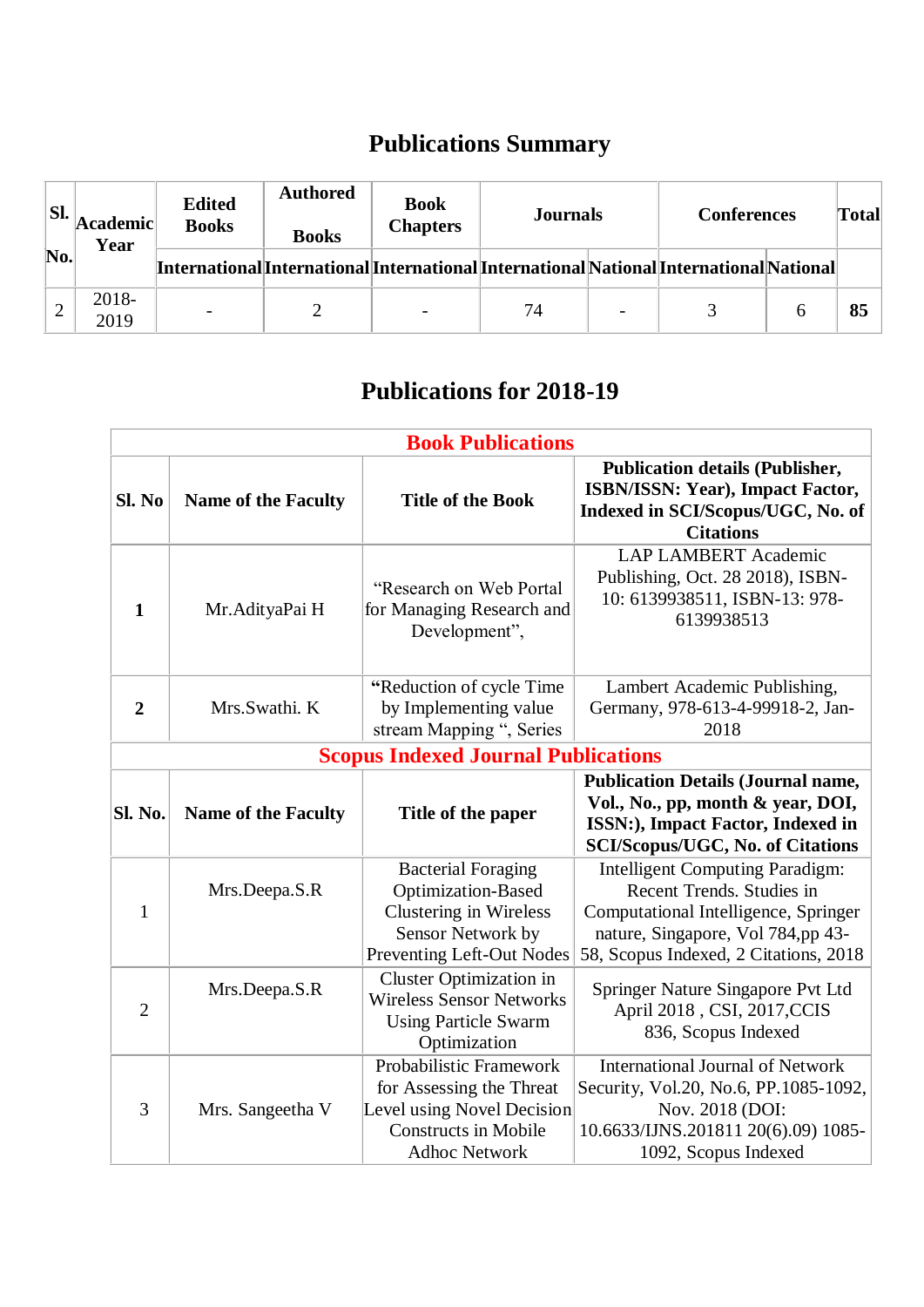|                | Mrs.Priyanga.P              |                                                                                                                                                                                                            |                                                                                                                                                                                           |
|----------------|-----------------------------|------------------------------------------------------------------------------------------------------------------------------------------------------------------------------------------------------------|-------------------------------------------------------------------------------------------------------------------------------------------------------------------------------------------|
| $\overline{4}$ |                             | <b>Cluster Based Deep Neural</b><br>Network (C-DNN)<br>Approach to Detect Heart<br><b>Disease</b>                                                                                                          | Journal of Web Engineering, October,<br>2018 (JWE), Vol.17, N0.6, ISSN-3042-<br>3059, Scopus Indexed                                                                                      |
| 5              | Mrs. Priyanga P             | Analysis of Machine<br>Learning Algorithms in<br>Health care to Predict Hear<br>Disease                                                                                                                    | International Journal of Health care<br><b>Information Systems and Informatics</b><br>(IJHISI), $Vol - 13$ , Issue $-4$ , October<br>$-$ Dec $-$ 2018, DOI: 10.4018/<br>ijhisi.2018100106 |
|                |                             |                                                                                                                                                                                                            | (Scopus)                                                                                                                                                                                  |
| 6              | Mr.Pradeep K.R              | Lung Cancer Survivability<br>Prediction based on<br>Performance Using<br><b>Classification Techniques</b><br>of Support Vector<br>Machines, C4.5 and<br>Naive Bayes Algorithms<br>for Healthcare Analytics | <b>ELSEVIER PROCEDIA Computer</b><br>Science, 2018, Volume 132, pp 412-<br>420. Science Direct, ISSN:1877-<br>0509, Scopus Indexed                                                        |
| 7              | Mr. Aditya Pai H            | Study on the Factors that<br>Increase the Lead Times in<br><b>Small and Medium Level</b><br>Enterprises in IT Sector                                                                                       | Journal of Adv Research in Dynamic<br>& Control Systems (JARDCS), Mar-<br>2019, Vol 11, Special Issue 04, ISSN<br>1943-023X, Scopus Indexed                                               |
| 8              | Mr. Aditya Pai H            | Need For Improvement in<br>Software Processes in<br><b>SMEs</b>                                                                                                                                            | <b>International Journal of Management</b><br>,IT & Engineering (IJMITE), Oct-<br>2018, Vol 8, Issue 10(1), ISSN: 2249-<br>0558, Scopus Indexed                                           |
|                |                             | <b>UGC Approved Journal Publications</b>                                                                                                                                                                   |                                                                                                                                                                                           |
| <b>Sl. No.</b> | <b>Name of the Faculty</b>  | Title of the paper                                                                                                                                                                                         | <b>Publication Details (Journal name,</b><br>Vol., No., pp, month & year, DOI,<br><b>ISSN:</b> ), Impact Factor, Indexed in<br><b>SCI/Scopus/UGC, No. of Citations</b>                    |
| $\mathbf{1}$   | Dr. Rekha. B.<br>Venkatapur | <b>Decentralized File Sharing</b><br><b>System Using-IPFS</b>                                                                                                                                              | Journal of Emerging Technology and<br>Innovative Research (JETIR), May-<br>2019, Volume 6, Issue 5, ISSN-2349-<br>5162, I.F 5.87, UGC Approved                                            |
| $\overline{2}$ | Dr.Rekha. B. Venkatapur     | Review on Human Action<br>Detection in Stored Videos<br>using Support Vector<br>Machine                                                                                                                    | International Research Journal of<br>Engineering and<br>Technology(IRJET), Feb-<br>2019, Volume 6, Issue 2, e-ISSN: 2395-<br>0056, p-ISSN:2395-0072, Impact<br>Factor-7.21, UGC Approved  |
| 3              | Dr.Dayananda R B            | <b>Voice Assistant For</b><br>Visually Impaired In                                                                                                                                                         | Journal of Emerging Technology and<br>Innovative Research (JETIR), Volume                                                                                                                 |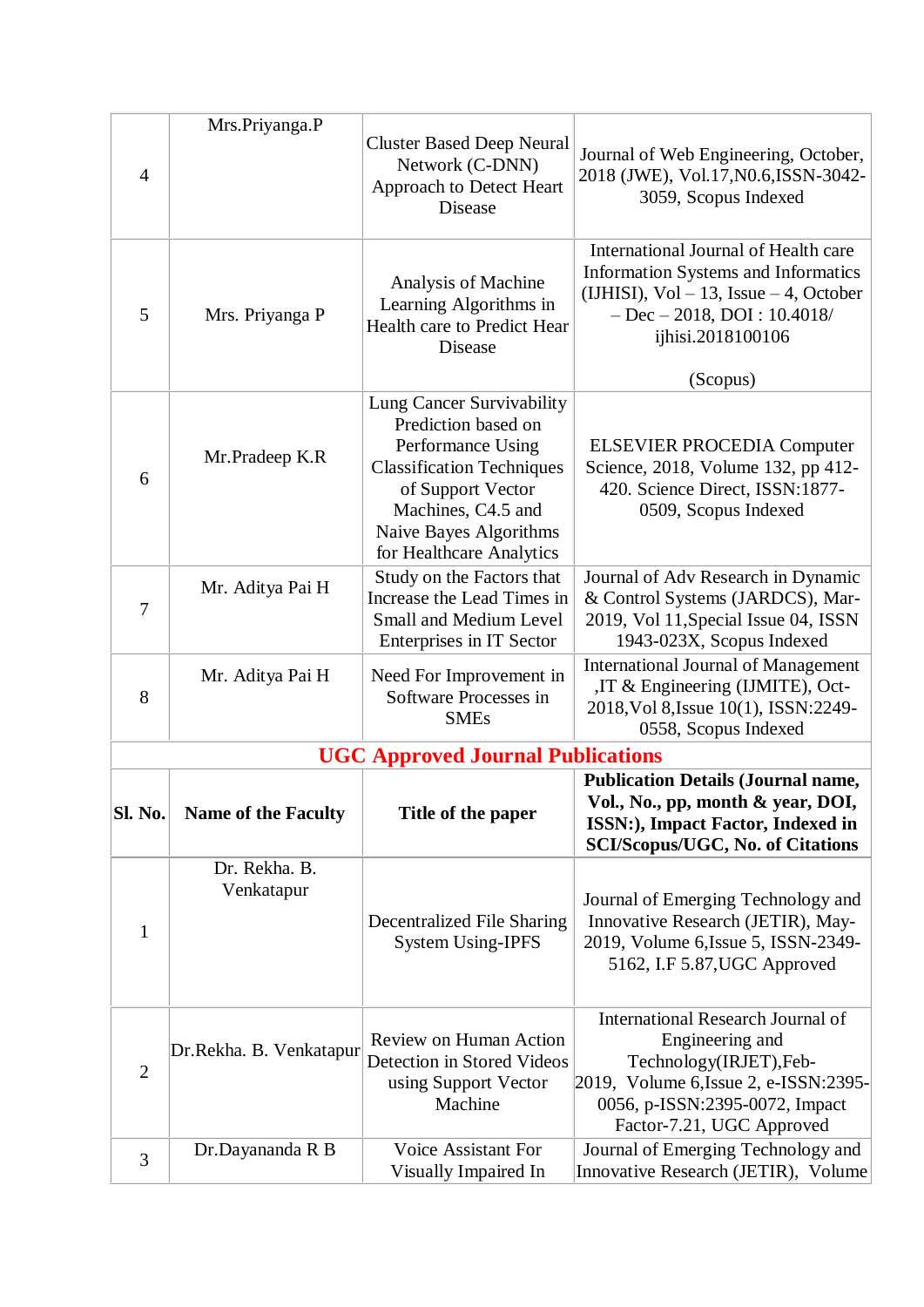|                |                                   | Android                                                                                                                  | 6 Issue 212349-5162-4, I.F 5.87, UGC<br>Approved                                                                                                                                        |
|----------------|-----------------------------------|--------------------------------------------------------------------------------------------------------------------------|-----------------------------------------------------------------------------------------------------------------------------------------------------------------------------------------|
| $\overline{4}$ | Dr.Dayananda R B                  | <b>Expressive Keyword</b><br>Search in Cloud Over<br><b>Encrypted Data</b>                                               | Journal of Emerging Technology and<br>Innovative Research (JETIR), May-<br>2019, Volume - 6, Issue - 5ISSN-2349-<br>5162, I.F 5.87, UGC Approved                                        |
| 5              | Mr. K VenkataRao                  | <b>Advance Footstep Power</b><br>Generation                                                                              | (Human Resource Business Partners)<br>HBRP Volume 1 Issue 11-5, I.F<br>5.87, UGC Approved                                                                                               |
| 6              | Mr. K VenkataRao                  | Medibox- Iot Enabled<br><b>Patient Assisting Device</b>                                                                  | Journal of Emerging Technology and<br>Innovative Research (JETIR), Volume<br>6 Issue 5 ISSN:2349-5162 PP:210-<br>212, I.F 5.87, UGC Approved                                            |
| 7              | Mr.Harshavardhan J<br>$\mathbf R$ | <b>Student Portal</b>                                                                                                    | <b>International Research Journal of</b><br>Engineering and<br>Technology(IRJET), Volume 6 Issue 4<br>e-2395 - 0056 2395-0072, 4581-4589,<br>I.F 5.87, UGC Approved                     |
| 8              | Mrs.Deepa.S.R                     | <b>Survey on Various Smart</b><br>Parking Systems and Its<br>Technology                                                  | International Journal of Innovations in<br>Engineering and Science (IJIES), 2018,<br>Volume 3, Issue 2, e-ISSN-2456-<br>3463, UGC Approved                                              |
| 9              | Mrs.Deepa.S.R                     | A Smart Driver Alert<br>System                                                                                           | Journal of Emerging Technology and<br>Innovative Research (JETIR), May<br>2019, Volume 6, Issue 6, ISSN-2349-<br>5162, I.F 5.87, UGC Approved                                           |
| 10             | Mrs. Vaneeta M                    | <b>NPKG: Novel Pairwise</b><br>Key Generation for<br>Resisting Key-based<br><b>Threats in Wireless Sensor</b><br>Network | <b>International Journal of Network</b><br>Security (IJNS), Jan-2019, Vol 21, No<br>1, PP - 122-129, DOI- 10.6633/IJNS<br>UGC Approved, 1 Citation                                      |
| 11             | Mrs. Vaneeta M                    | <b>Speech Based Home</b><br>Automation System with<br><b>User Authentication</b>                                         | Journal of Emerging Technology and<br>Innovative Research (JETIR), May-<br>2019, Volume 6, Issue 5, ISSN-2349-<br>5162, I.F 5.87, UGC                                                   |
| 12             | Mrs.Sangeetha V                   | Blockchain                                                                                                               | Journal of Emerging Technology and<br>Innovative Research (JETIR), May-<br>Identity Management Using $2019$ , Volume 6 Issue 5 ISSN-2349<br>5162, PP-228-231, I.F 5.87, UGC<br>Approved |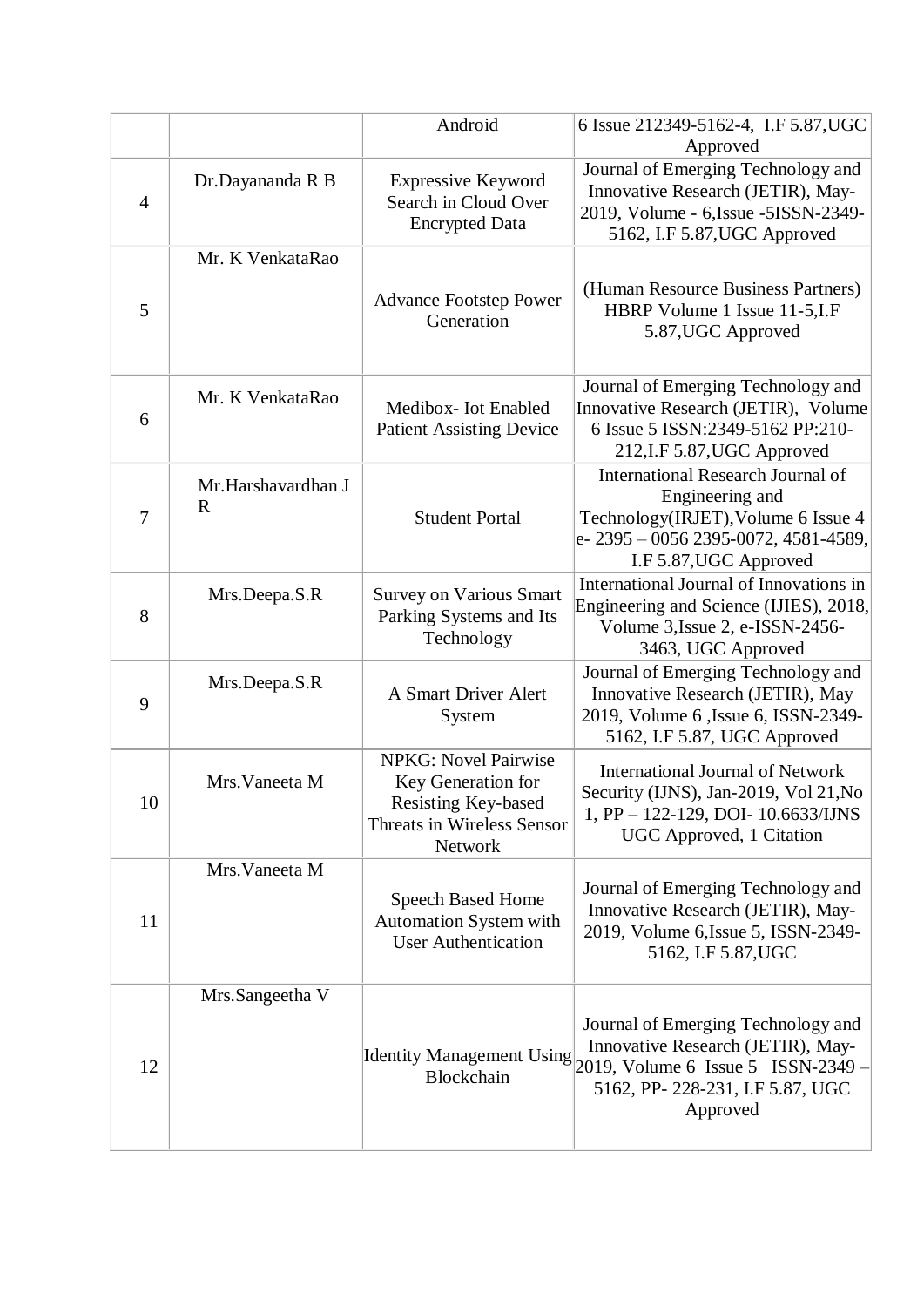| 13 | Mrs.Sangeetha V            | Counterfeit Drug<br><b>Identification At Supply</b><br>Chain                                                                                | Journal of Emerging Technology and<br>Innovative Research (JETIR), May-<br>2019, Volume 6 Issue 4, ISSN-2349-<br>PP-235-239, I.F 5.87,<br>5162<br><b>UGC</b> Approved |
|----|----------------------------|---------------------------------------------------------------------------------------------------------------------------------------------|-----------------------------------------------------------------------------------------------------------------------------------------------------------------------|
| 14 | Mrs.Priyanga.P             | <b>Flight Search Techniques</b><br>in Web Development                                                                                       | International Journal for Research in<br>Technological Studies (IJRTS) Vol. 5,<br>Issue 4, March 2019, ISSN (online):<br>2348-1440, UGC Approved                      |
| 15 | Mrs.Priyanga.P             | <b>Smart Automatic Movable</b><br>Road Divider                                                                                              | Journal of Emerging Technology and<br>Innovative Research (JETIR), ), May<br>2019, Volume 6 Issue 5, ISSN-2349-<br>5162, PP-108-114, I.F 5.87, UGC                    |
| 16 | Mrs.Priyanga.P             | <b>Near Field Communication</b><br>For Payments                                                                                             | Journal of Emerging Technology and<br>Innovative Research (JETIR), May<br>2019, Volume 6 Issue 5, ISSN-2349 -<br>5162, PP-74-79, I.F 5.87, UGC                        |
| 17 | Mrs.Sougandhika<br>Narayan | Win – Win Online<br><b>Advertising Posting</b><br>Website                                                                                   | Journal of Emerging Technology and<br>Innovative Research (JETIR), Volume<br>X Issue X, ISSN-2349 - 5162, PP-1-4,<br>I.F 5.87, UGC                                    |
| 18 | Mr. Roopesh Kumar B.N      | <b>Distracted Driver Detection</b><br>using Convolutional Neural<br>Network                                                                 | <b>International Journal of Advance</b><br>Research, Ideas and Innovations in<br>Technology (IJARIIT), ISSN: 2454-<br>132X, UGC                                       |
| 19 | Mr. Roopesh Kumar B.N      | Design And Development<br>Of External Support<br>System For Disabled Arm                                                                    | Journal of Emerging Technology and<br>Innovative Research (JETIR), Volume<br>6, Issue ISSN : 42349-<br>5162,<br>PP-217-219, I.F<br>5.87, UGC                          |
| 20 | Mr. Roopesh Kumar B.N      | <b>Automobile Number Plate</b><br><b>Recognization System</b><br><b>Using Image Processing</b>                                              | Journal of Emerging Technology and<br>Innovative Research (JETIR),<br>Volume 6 Issue 4 ISSN 2349 - 5162,<br>PP-427-434, I.F 5.87, UGC                                 |
| 21 | Mr. Kumar K                | <b>Enhanced Password</b><br>Authentication for Web<br>Services                                                                              | International Journal for Research in<br>Technological Studies (IJRTS), ISSN<br>(online): 2348-1439, UGC Approved                                                     |
| 22 | Mr. Kumar K                | A Secure Data Sharing for<br><b>Hierarchical Sub-Groups</b><br>using Identity Based<br>Encryption Scheme for E-<br><b>Healthcare System</b> | International Journal for Research in<br>Technological Studies (IJRTS), ISSN<br>(online): 2348-1440, UGC Approved                                                     |
| 23 | Mr. Kumar K                | <b>Literature Survey on Smart</b><br><b>Water Quality Monitoring</b><br>System                                                              | International Journal of Innovations in<br>Engineering and Science (IJIES), e-<br>ISSN: 2456-3463, UGC Approved                                                       |
| 24 | Mr.Pradeep K.R             | A Review of Lung cancer<br>Prediction System using                                                                                          | <b>International Journal of Scientific</b><br>Research in Computer Science,                                                                                           |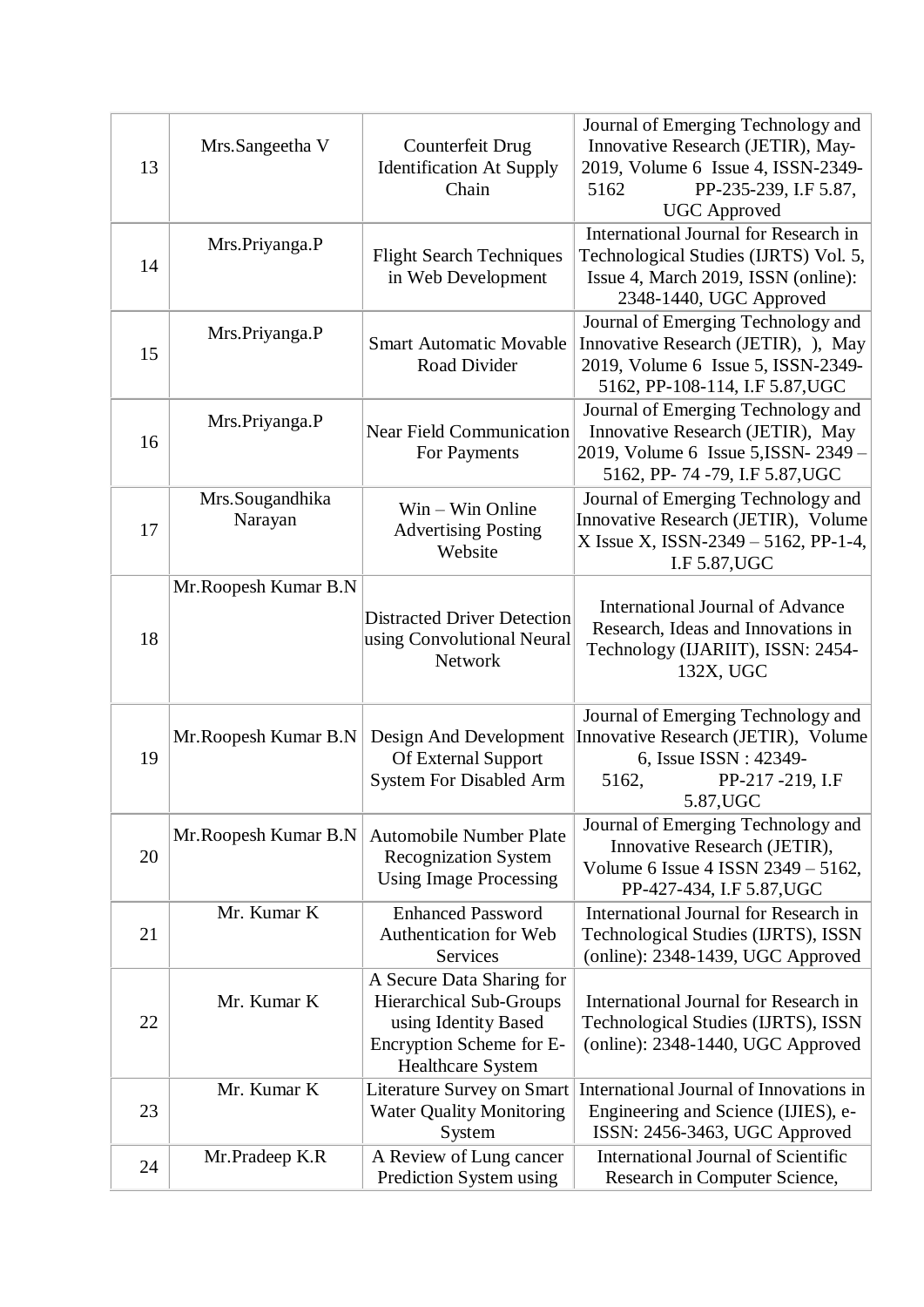|    |                      | Data Mining Techniques,                               | Engineering and Information                                               |
|----|----------------------|-------------------------------------------------------|---------------------------------------------------------------------------|
|    |                      | Logistic regression, SVM                              | Technology (IJSRCSEIT), Volume 3,                                         |
|    |                      | and Naïve Bayes machine<br>learning algorithms        | Issue 3, pp.1385-1388, March-April-<br>2018 ISSN: 2456-3307, UGC          |
|    |                      |                                                       | Approved                                                                  |
|    |                      | A Review on Predictive                                | <b>International Journal on Future</b>                                    |
|    |                      | Analysis for Diabetic                                 | Revolution in Computer Science &                                          |
| 25 | Mr.Pradeep K.R       | <b>Blood Glucose and</b>                              | <b>Communication Engineering</b>                                          |
|    |                      | Reduction of over fitting in                          | (IJFRCSCE), April 18 Volume 4 Issue                                       |
|    |                      | Diabetes using Deep                                   | 4,PP: 747 – 750, ISSN: 2454-4248747-                                      |
|    |                      | <b>Learning Neural Network</b>                        | 750, UGC Approved                                                         |
|    |                      |                                                       | <b>International Journal of Scientific</b>                                |
|    |                      |                                                       | Research in Computer Science,                                             |
|    | Mr.Pradeep K.R       | <b>Survey on Automated</b><br>detection of referable  | Engineering and Information<br>Technology(IJSRCSEIT), Volume 3,           |
| 26 |                      | diabetic retinopathy using                            | Issue 3, pp.1385-1388, March-                                             |
|    |                      | machine learning                                      |                                                                           |
|    |                      |                                                       | April-2018.ISSN: 2456-3307, UGC                                           |
|    |                      |                                                       | Approved                                                                  |
|    |                      |                                                       | <b>International Journal on Future</b>                                    |
|    | Mr.Pradeep K.R       | A Review of Ensemble                                  | Revolution in Computer Science &                                          |
| 27 |                      | Machine Learning                                      | <b>Communication Engineering</b>                                          |
|    |                      | Approach in Prediction of<br><b>Diabetes Diseases</b> | (IJFRCSCE), March 18 Volume 4                                             |
|    |                      |                                                       | Issue 3, PP: 463 - 466, ISSN: 2454-<br>4248463-466, UGC Approved          |
|    |                      |                                                       | Journal of Emerging Technology and                                        |
|    | Mr.Pradeep K.R       |                                                       | Innovative Research(JETIR), April                                         |
| 28 |                      | Predictive Analysis Of                                | 2019, Volume 6 Issue 4 ISSN 2349 -                                        |
|    |                      | Soubean Crop Yield                                    | 5162, PP-86-89, I.F 5.87, UGC                                             |
|    |                      |                                                       | Approved                                                                  |
|    |                      | Disease Prediction - Breast                           | Journal of Emerging Technology and                                        |
|    | Mr.Pradeep K.R       | Cancer In Women Using                                 | Innovative Research(JETIR), April                                         |
| 29 |                      | Machine Learning                                      | 2019, Volume 6 Issue 4 ISSN 2349 -<br>5162, PP-485-490, I.F 5.87, UGC     |
|    |                      | <b>Classification Techniques</b>                      | Approved                                                                  |
|    |                      |                                                       | Journal of Emerging Technology and                                        |
|    | Mr.Pradeep Kumar G H |                                                       | Innovative Research (JETIR), Volume                                       |
| 30 |                      | Virtual Visits To Icu                                 | 6 Issue 4, ISSN 2349-5162, PP-73-79,                                      |
|    |                      |                                                       | I.F 5.87, UGC Approved                                                    |
|    | Mr.Pradeep Kumar G H |                                                       | <b>International Journal of Computer</b>                                  |
| 31 |                      | A Smart Campus                                        | Sciences and Engineering (IJCSE)                                          |
|    |                      | <b>Communication System</b>                           | Volume 7 Issue 9, ISSN 2347-2693,                                         |
|    | Mr.Raghavendrachar S | A Survey on Intrusion                                 | PP-34-37, I.F 5.87, UGC Approved<br>International Journal for Research in |
| 32 |                      | <b>Detection and Surveillance</b>                     | Technological Studies (IJRTS), ISSN                                       |
|    |                      | <b>System for Defense</b>                             | (online): 2348-1439, UGC Approved                                         |
|    | Mr.Raghavendrachar S | Security System for                                   | International Journal for Research in                                     |
| 33 |                      | Detection of Intrusion &                              | Technological Studies (IJRTS), ISSN                                       |
|    |                      | Mines with Wireless                                   | (online): 2348-1439, UGC Approved                                         |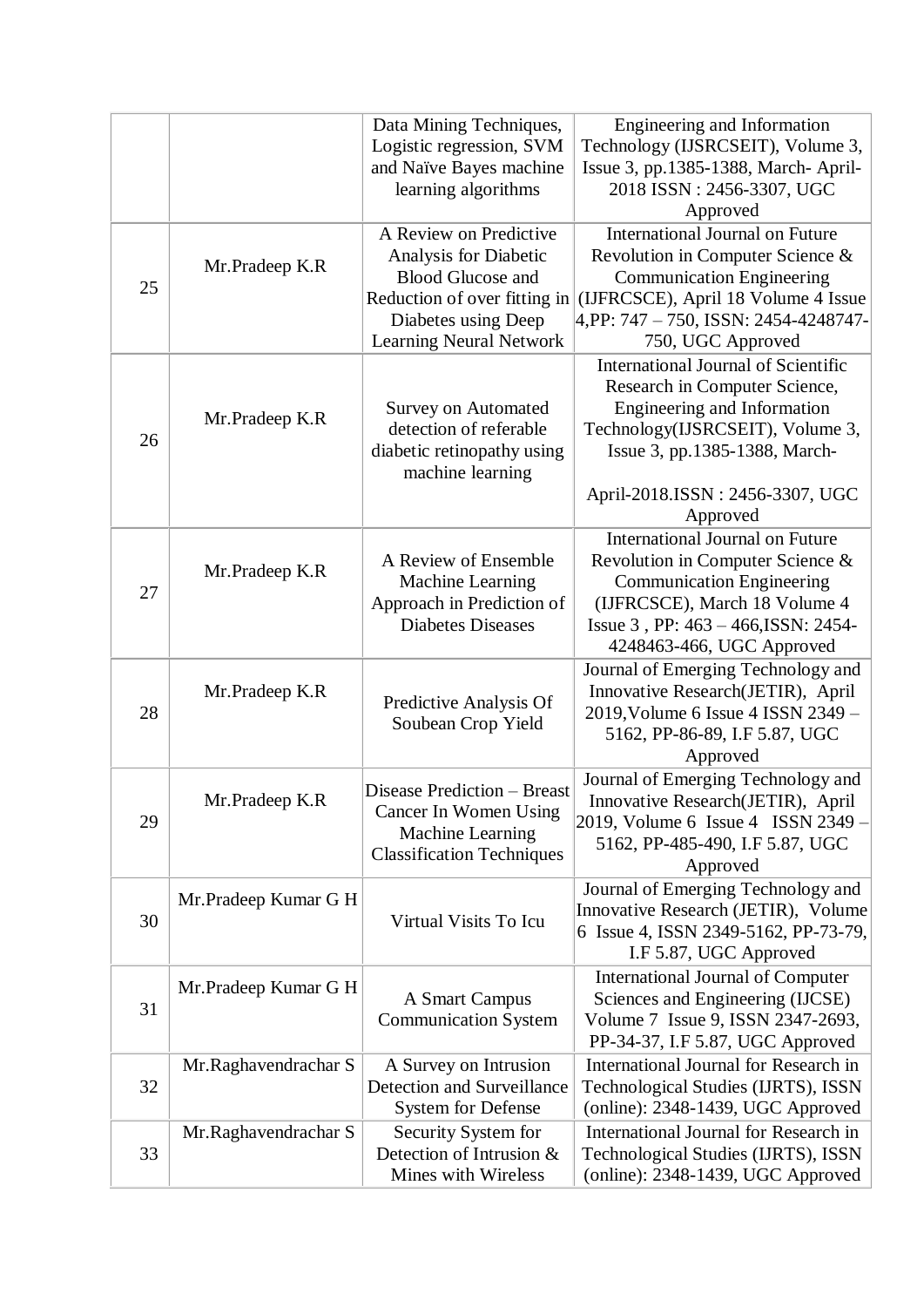|                |                            | Secured Communication &                       |                                                                              |
|----------------|----------------------------|-----------------------------------------------|------------------------------------------------------------------------------|
|                |                            | Movement Tracking in                          |                                                                              |
|                |                            | Terrains                                      |                                                                              |
|                |                            |                                               | Journal of Emerging Technology and                                           |
|                | Mr.Raghavendrachar S       | <b>Android Tracking</b>                       | Innovative Research (JETIR),                                                 |
| 34             |                            | <b>Application Using</b><br>GSM/GPS           | Volume 6 Issue 5 ISSN $2349 - 5162$ ,<br>PP-273-276, May 2019, I.F 5.87, UGC |
|                |                            |                                               | Approved                                                                     |
|                |                            |                                               | International Journal of Research in                                         |
|                | Mr. AdityaPai H            | <b>Failure Mode Effective</b>                 | Engineering, IT and Social Sciences                                          |
| 35             |                            | Analysis for Software                         | (IJREISS), Oct-2019, Vol 8, Issue 10,                                        |
|                |                            | Processes                                     | ISSN:2250-0588, UGC Approved                                                 |
|                |                            |                                               | <b>International Journal of Computer</b>                                     |
| 36             | Mr. AdityaPai H            | <b>V-MEET Android</b>                         | Sciences & Engineering (IJCSE), Vol                                          |
|                |                            | Application                                   | $-7$ , Issue: 15, May 2019, E-ISSN:                                          |
|                |                            |                                               | 2347-2693, UGC Approved                                                      |
|                |                            |                                               | <b>International Journal of Computer</b>                                     |
| 37             | Mr. AdityaPai H            | E-Institute Adminstrative<br>System           | Sciences & Engineering (IJCSE), Vol<br>$-7$ , Issue: 15, May 2019, E-ISSN:   |
|                |                            |                                               | 2347-2693, UGC Approved                                                      |
|                |                            |                                               | <b>International Journal of Computer</b>                                     |
| 38             |                            | Adaptation of Six Sigma<br>Method in Software | Sciences and Engineering (IJCSE), Vol                                        |
|                | Mr. AdityaPai H            | Development                                   | $-7$ , Issue -15, May 2019, E-ISSN:                                          |
|                |                            |                                               | 2347-2693, UGC Approved                                                      |
|                | Mr. Krishna Gudi           |                                               | Journal of Emerging Technology and                                           |
| 38             |                            | <b>Iot Based Digital Water</b>                | Innovative Research (JETIR),                                                 |
|                |                            | <b>Supply System</b>                          | Volume 6, Issue 5, ISSN 2349 - 5162,<br>PP-617-624, I.F 5.87, UGC Approved   |
|                |                            |                                               | <b>International Journal of Advance</b>                                      |
|                |                            | <b>IoT Based Smart Vehicle</b>                | Research in Science and Engineering                                          |
| 40             | Mrs. Mamatha R             | and Accident Prevention                       | (IJARSE), $Vol-8$ , Issue No -5, May                                         |
|                |                            | System                                        | 2019, Issn: 2319-8354                                                        |
|                |                            |                                               |                                                                              |
|                |                            | <b>Other Journal Publications</b>             |                                                                              |
|                |                            |                                               | <b>Publication Details (Journal name,</b>                                    |
| Sl. No.        | <b>Name of the Faculty</b> | Title of the paper                            | Vol., No., pp, month & year, DOI,                                            |
|                |                            |                                               | ISSN:), Impact Factor, Indexed in<br><b>SCI/Scopus/UGC, No. of Citations</b> |
|                |                            |                                               | Asian Journal of Convergence in                                              |
|                | Dr.Rekha. B. Venkatapur    | A Survey on Motion                            | Technology(AJCT), April-                                                     |
| $\mathbf{1}$   |                            | Detection by Image<br>Stitching techniques    | 2019, Volume V, Issue I, ISSN                                                |
|                |                            |                                               | NO:2350-1146, I.F-5.11                                                       |
|                |                            |                                               | <b>International Journal on Future</b>                                       |
|                | Dr.Rekha. B. Venkatapur    | RaitharaBandu $- A$                           | Revolution in Computer Science &                                             |
| $\overline{2}$ |                            | Digitalized Approach                          | Communication                                                                |
|                |                            |                                               | Engineering(IJFRCSCE) ISSN: 2454-<br>42484, PP52-454                         |
| 3              | Dr, Ram P Rustagi          | <b>Experiential Learning of</b>               | Advanced Computing and                                                       |
|                |                            |                                               |                                                                              |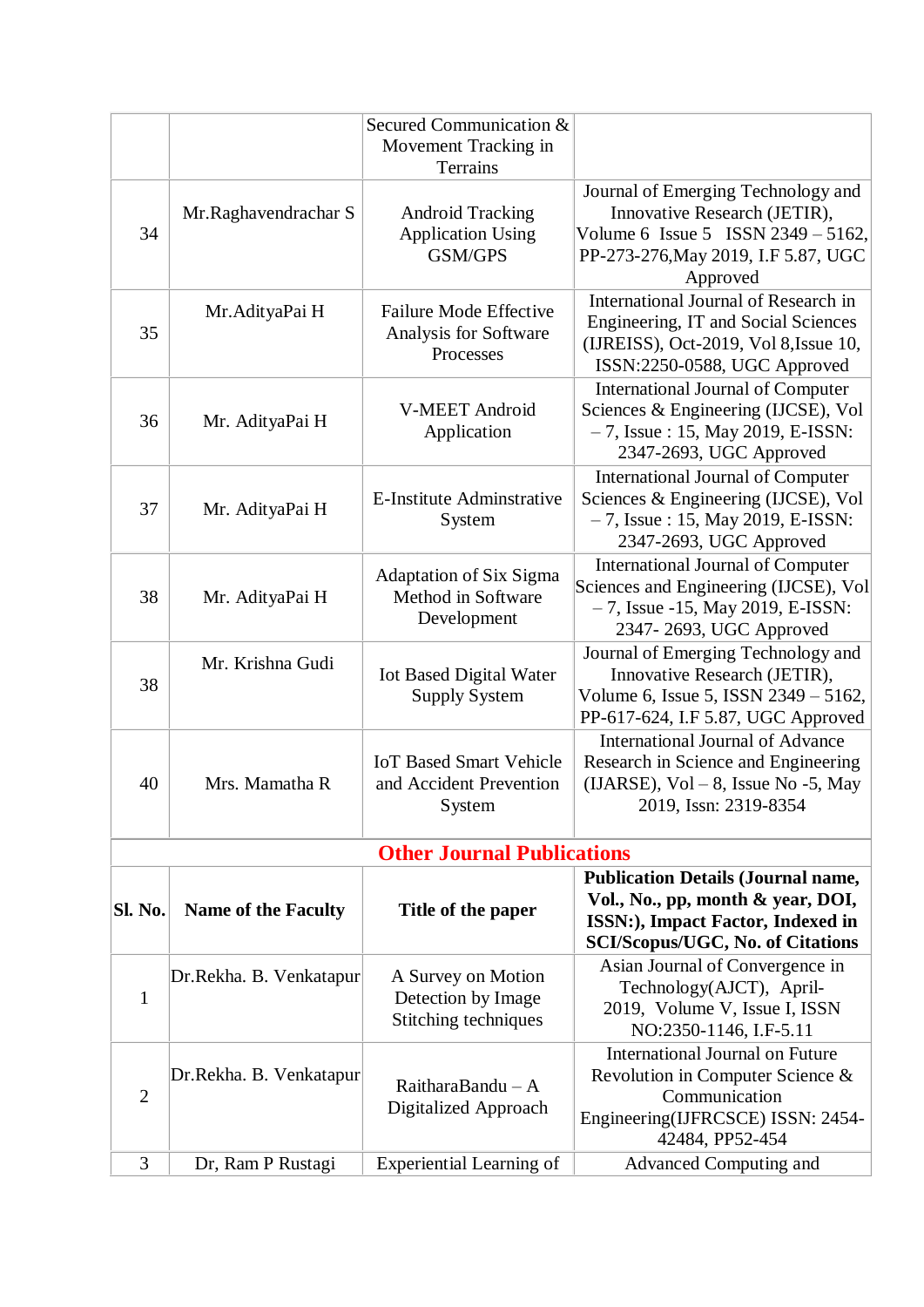|                |                        | Networking Technologies -<br><b>Understanding Basics of</b><br><b>Transport Layer</b>                                  | Communications $(ACCS) - A$<br>quarterly publication of ACCS, Issue<br>03, Vol 02, Sep 2018                                                                   |
|----------------|------------------------|------------------------------------------------------------------------------------------------------------------------|---------------------------------------------------------------------------------------------------------------------------------------------------------------|
| $\overline{4}$ | Dr, Ram P Rustagi      | <b>Experiential Learning of</b><br>Networking Technologies -<br><b>Understanding TCP</b><br>Connection State - Part I  | Advanced Computing and<br>Communications $(ACCS) - A$<br>quarterly publication of ACCS, Issue<br>04, Vol 02, Dec 2018                                         |
| 5              | Dr, Ram P Rustagi      | <b>Experiential Learning of</b><br>Networking Technologies -<br><b>Understanding TCP</b><br>Connection State - Part II | Advanced Computing and<br>Communications $(ACCS) - A$<br>quarterly publication of ACCS, Issue<br>01, Vol 03, Mar 2019                                         |
| 6              | Dr, Ram P Rustagi      | <b>Experiential Learning of</b><br>Networking Technologies -<br><b>Understanding TCP Flow</b><br>Control               | Advanced Computing and<br>Communications $(ACCS) - A$<br>quarterly publication of ACCS, Issue<br>02, Vol 03,<br>June 2019                                     |
| 7              | Mr. K VenkataRao       | <b>Understanding Quality</b><br>Practices in SME's                                                                     | <b>International Journal on Advanced</b><br><b>Electrical and Computer Engineering</b><br>(IJAECE), ISSN:2349-9338, Issue:<br>1, VOL-5, PP45-50               |
| 8              | Mrs. VijayalaxmiMekali | <b>Automated Lung Cancer</b><br>Detection System using<br><b>Computed Tomography</b><br>Images                         | International Journal of Innovations In<br>Engineering and Science (IJIES), ISSN<br>2456-3463, Vol 3, No 4, 2018                                              |
| 9              | Mrs. VijayalaxmiMekali | <b>Comprehensive Training</b><br>And Placement Department                                                              | <b>International Journal of Advance</b><br>Research, Ideas And Innovations In<br>Technology (IJARIIT) Volume 5,<br>Issue 3, ISSN 2054 - 132X, PP-565-<br>567  |
| 10             | Mrs. VijayalaxmiMekali | Integrated System for<br><b>Classification of Pulmonary</b><br>Nodules on CT Images                                    | <b>International Journal of Recent</b><br>Technology and Engineering (IJRTE),<br>ISSN: $2277 - 3878$ , Vol $-8$ , Issue $-4$<br>, $Nov - 2019$ , Scopus Index |
| 11             | Mr. Kumar K            | <b>Smart Door Application</b><br>Using Iris Recognition                                                                | <b>International Journal of Engineering</b><br>Researches and Management<br>Studies(IRJEMS), Volume 3, Issue 5,<br>ISSN 2395-0126,pp-1-6                      |
| 12             | Mr. Kumar K            | <b>Decentralized Distress</b><br>Relief Using Blockchain                                                               | Research Insights in Social Science<br><b>Business, Economics and Management</b><br>Studies(RISEM) ISBN - 978-93-<br>87793-87-3, PP-116-121                   |
| 13             | Mr.Pradeep K R         | A Review of Ensemble<br>Machine Learning<br>Approach in Prediction of<br><b>Diabetes Diseases</b>                      | Journal of Emerging Technology and<br>Innovative Research (JETIR), May-<br>2019, Volume 6, Issue 5, ISSN-2349-<br>5162                                        |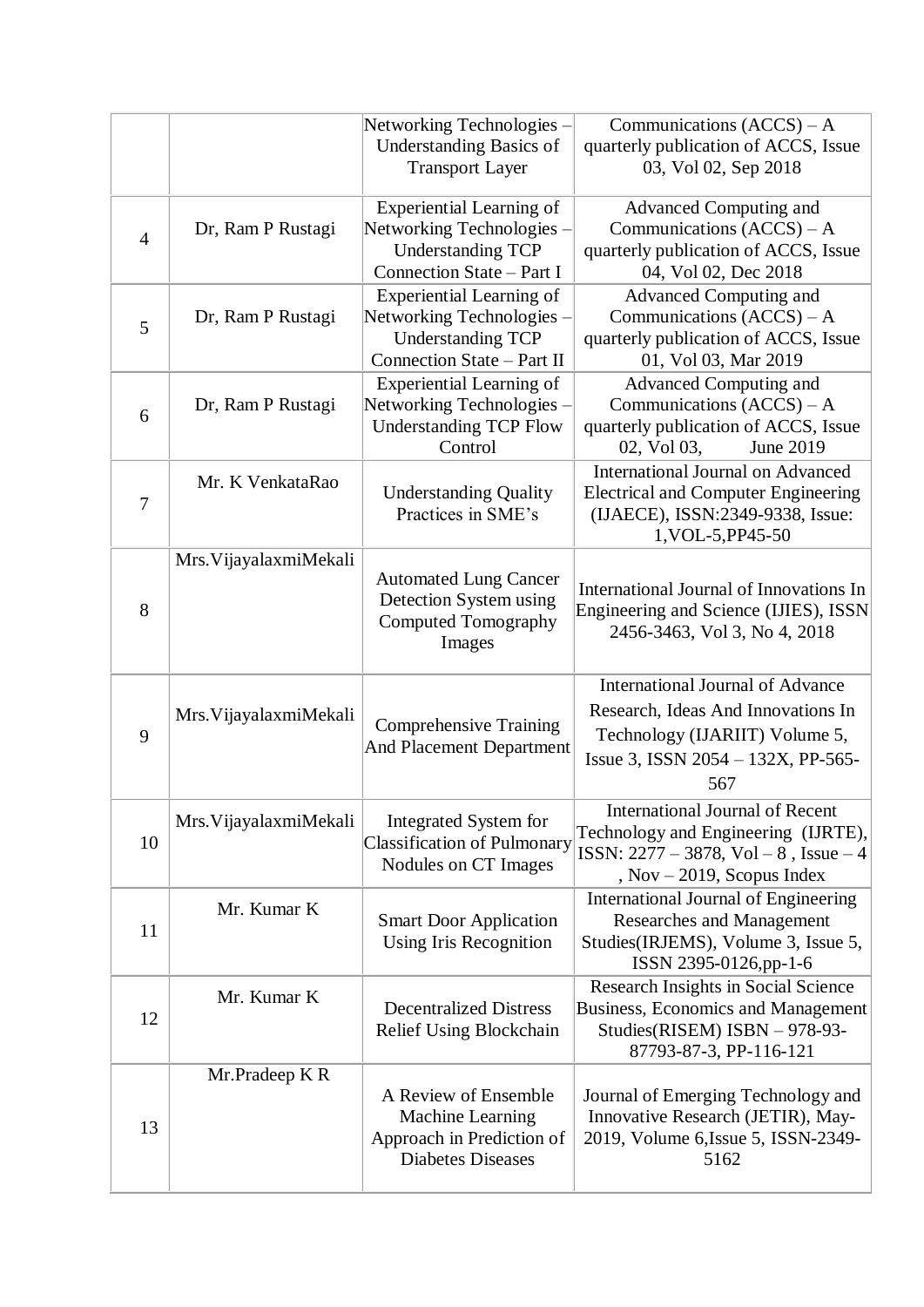| 14 | Mr. AdityaPai H  | A Mathematical Model to<br>Assess Failure due to<br>Longer Lead Times in<br>SMEs in IT Sector    | <b>International Journal of Computer</b><br>Sciences and Engineering (IJCSE),<br>May-2019, Volume 7, Issue 15, E-<br>ISSN-2347-2693                                                                 |
|----|------------------|--------------------------------------------------------------------------------------------------|-----------------------------------------------------------------------------------------------------------------------------------------------------------------------------------------------------|
| 15 | Mr. AdityaPai H  | Challenges in SMEs<br>ANOVA analysis Part-2 in<br>Bengaluru                                      | (Human Resource Business Partners)<br><b>HBRP</b> Publication Research and<br>Reviews: Advancement in Robotics,<br>May 2018, Volume 1, Issue 1                                                      |
| 16 | Mr. AdityaPai H  | <b>ANOVA</b> analysis Part-One<br>of Challenges in SMEs in<br>Bengaluru                          | (Human Resource Business Partners)<br><b>HBRP</b> Publication Research and<br>Reviews: Advancement in Robotics,<br>May 2018, Volume 1, Issue 1                                                      |
| 17 | Mr. AdityaPai H  | Understanding the<br>Adaptability of SMES in<br>Bengaluru                                        | (Human Resource Business Partners)<br><b>HBRP</b> Publication Research and<br>Reviews: Advancement in Robotics,<br>May 2018, Volume 1, Issue 1                                                      |
| 18 | Mr. AdityaPai H  | Six Sigma approaches Used<br>in Implementation in<br>Supply Chain Management:<br>A Review        | (Human Resource Business Partners)<br>HBRP Publication, Journal of<br>Advancement in Software Engineering<br>and Testing, May 2018, Volume<br>1, Issue 1                                            |
| 19 | Mrs.Swathi K     | Analyzing the Adaptability<br>of Software Defect<br>Prediction in Small<br><b>Software Firms</b> | International Conference on Emerging<br>Trends in Science and<br>Engineering (ICETSE), International<br>Journal of Recent Technology and<br>Engineering (IJRTE), May-2019,<br><b>ISSN 2277-3878</b> |
| 20 | Mrs.Swathi K     | <b>Defect Prediction</b>                                                                         | <b>HBRP</b> Publication Journal of<br>Factor analysis in Software Advancement in Software Engineering<br>and Testing (JASET), 2018, Volume<br>1,Issue 1                                             |
| 21 | Mrs.Swathi K     | Chi Square Test for<br><b>Software Defect Prediction</b>                                         | <b>HBRP</b> Publication Journal of<br><b>Advancement in Software Engineering</b><br>and Testing(JASET), 2018, Volume<br>1, Issue 1                                                                  |
| 22 | Mrs.Swathi K     | Analysis of Variance<br>Carried out For Software<br><b>Defect Prediction</b>                     | <b>HBRP</b> Publication Recent Trends in<br>Information Technology and its<br>Applications, 2018, Volume 1, Issue 3                                                                                 |
| 23 | Mrs.Swathi K     | Frequency Distribution for<br><b>Software Defect Prediction</b>                                  | <b>HBRP</b> Publication Advancement of<br>Computer Technology and its<br>Applications, 2018, Volume 1, Issue 3                                                                                      |
| 24 | Mr. Krishna Gudi | Analysing Tools in Six<br>Sigma in SME's in<br>Bengaluru                                         | HBRP Publication, Journal of<br><b>Advancements in Software</b><br>Engineering and Testing (JASET), Vol<br>1, Issue 1, Sept 2018                                                                    |
| 25 | Mr. Krishna Gudi | <b>Smart Restaurant</b>                                                                          | <b>International Research Journal of</b><br>Engineering and Technology (IRJET),                                                                                                                     |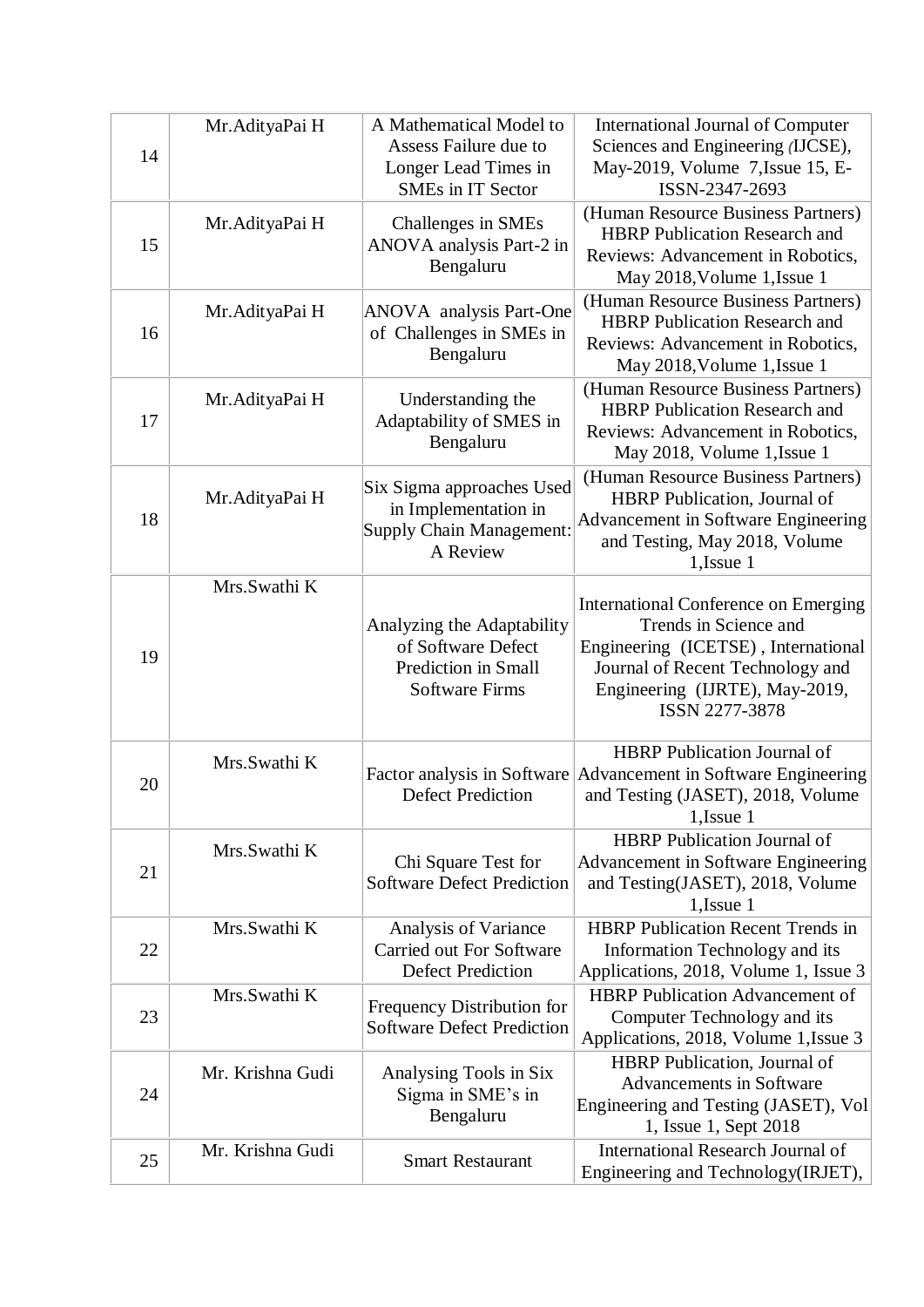|                |                            |                                                                                                                 | Volume 6, Issue 5, e-ISSN 2395-                                                                                                                                                               |
|----------------|----------------------------|-----------------------------------------------------------------------------------------------------------------|-----------------------------------------------------------------------------------------------------------------------------------------------------------------------------------------------|
|                |                            |                                                                                                                 | 0056, p-2395-0072, PP-1033-1036                                                                                                                                                               |
| 26             | Mrs.Ashwini                | Application Of Gsm On<br><b>Waste Management</b>                                                                | Journal of Emerging Technology and<br>Innovative Research (JETIR),<br>Volume 6, issue 4, ISSN $2349 -$<br>1562, PP-100-103                                                                    |
| 26             | Mr. Prashanth H S          | <b>Cyberbullying Detection</b>                                                                                  | Journal of Emerging Technology and<br>Innovative Research (JETIR), Volume<br>6, Issue 5, ISSN 2349-5162, PP-466-<br>468                                                                       |
|                |                            | <b>International Conference Publication</b>                                                                     |                                                                                                                                                                                               |
| Sl. No         | <b>Name of the Faculty</b> | <b>Title of the Paper</b>                                                                                       | Title of Conference, Place, Date,<br>Year, Vol., PP., ISBN/ISSN:<br>SCI/Scopus/UGC, Indexed Link, No.<br><b>Of Citations</b>                                                                  |
| 1              | Mr. AdityaPai H            | Analysis Of Causes And<br><b>Effects Of Longer Lead</b><br><b>Time In Software Process</b><br><b>Using Fmea</b> | <b>International Conference On Emerging</b><br>Trends In Science & Technologies For<br>Engineering Systems, SJCIT, 17-05-<br>2019 & 18-05-2019, UGC Approved                                  |
| $\overline{2}$ | Mr. AdityaPai H            | Lean Software<br>Development In Sme's<br><b>Using Mathematical Chaid</b><br>Model                               | Roc Structure Analysis Of International Conference On Emerging<br>Trends In Science & Technologies For<br>Engineering Systems, SJCIT, 17-05-<br>2019 & 18-05-2019, Scopus Indexed<br>Journals |
| 3              | Mrs. VijayalaxmiMekali     | An Fully Automated Cad<br>System For Juxta- Vacular<br><b>Nodules Segmentation In</b><br><b>Ct Scan Images</b>  | <b>International Conference On</b><br>Computing Methodologies And<br>Communication (ICCMC), 27-29 Mar<br>2019, IEEE, DOI: 10.1109/<br>ICCMC.2019.8819677                                      |
|                |                            | <b>National Conference Publication</b>                                                                          |                                                                                                                                                                                               |
| Sl. No         | <b>Name of the Faculty</b> | Title of the paper                                                                                              | <b>Title of Conference, Place, Date,</b><br><b>ISSN/ISBN</b>                                                                                                                                  |
| $\mathbf{1}$   | Mr.Pradeep Kumar G H       | In Zone Drug Remedy<br>using Bot                                                                                | National Conference on Image<br>Processing, Computing,<br>Communication, Networking & Data<br>Analytics NCICCNDA-2018                                                                         |
| $\overline{2}$ | Mr.Pradeep Kumar G H       | Be My Eyes                                                                                                      | Image Processing, Computing,<br>Communication, Networking & Data<br>Analytics, NCICCNDA-2018                                                                                                  |
| 3              | Mr. AdityaPai H            | Domain Adaptation for<br>medical Image<br>segmentation using sar                                                | Recent Advances in Engineering,<br>Technology & Science National<br>Conference, May 2018-19 Vol - 1                                                                                           |